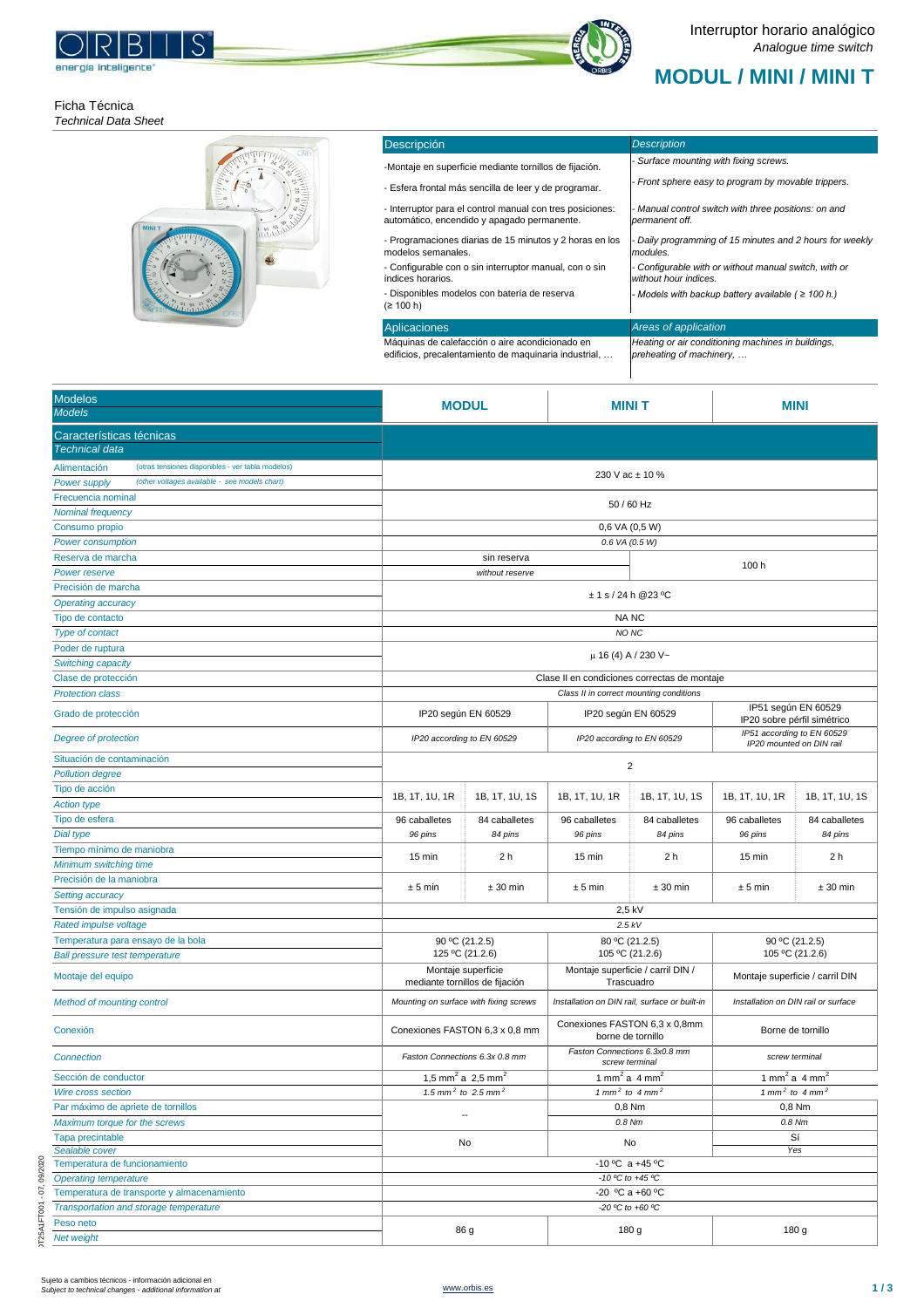S energía inteligente\*

## **MODUL / MINI / MINI T**

| Incandescentes              | <b>Fluorescentes</b> | Halógenas baja tensión             | Halógenas (230 Vc.a.) | Lámparas bajo              | <b>Downlights</b> |            |
|-----------------------------|----------------------|------------------------------------|-----------------------|----------------------------|-------------------|------------|
| <i><b>Incandescents</b></i> | <b>Fluorescent</b>   | (12 V c.a.)<br>Low voltage halogen | Halogen (230 V AC)    | consumo<br>Low consumption | <b>Downlights</b> | <b>LED</b> |
|                             |                      | $(12 \text{ VAC})$                 |                       | lamps                      |                   |            |
| $\overline{ }$              |                      |                                    | <u>र्क्सम्मे</u> 0    | $\blacksquare$             | 티트                | EI         |
| 3000 W                      | 1200 VA              | 2000 VA                            | 3000 W                | 1000 VA                    | 900 VA            | 200 VA     |









## Cargas máximas recomendadas *Maximum recommended load*

 $\overline{a}$ 

 $\Box$ 

**MODUL**